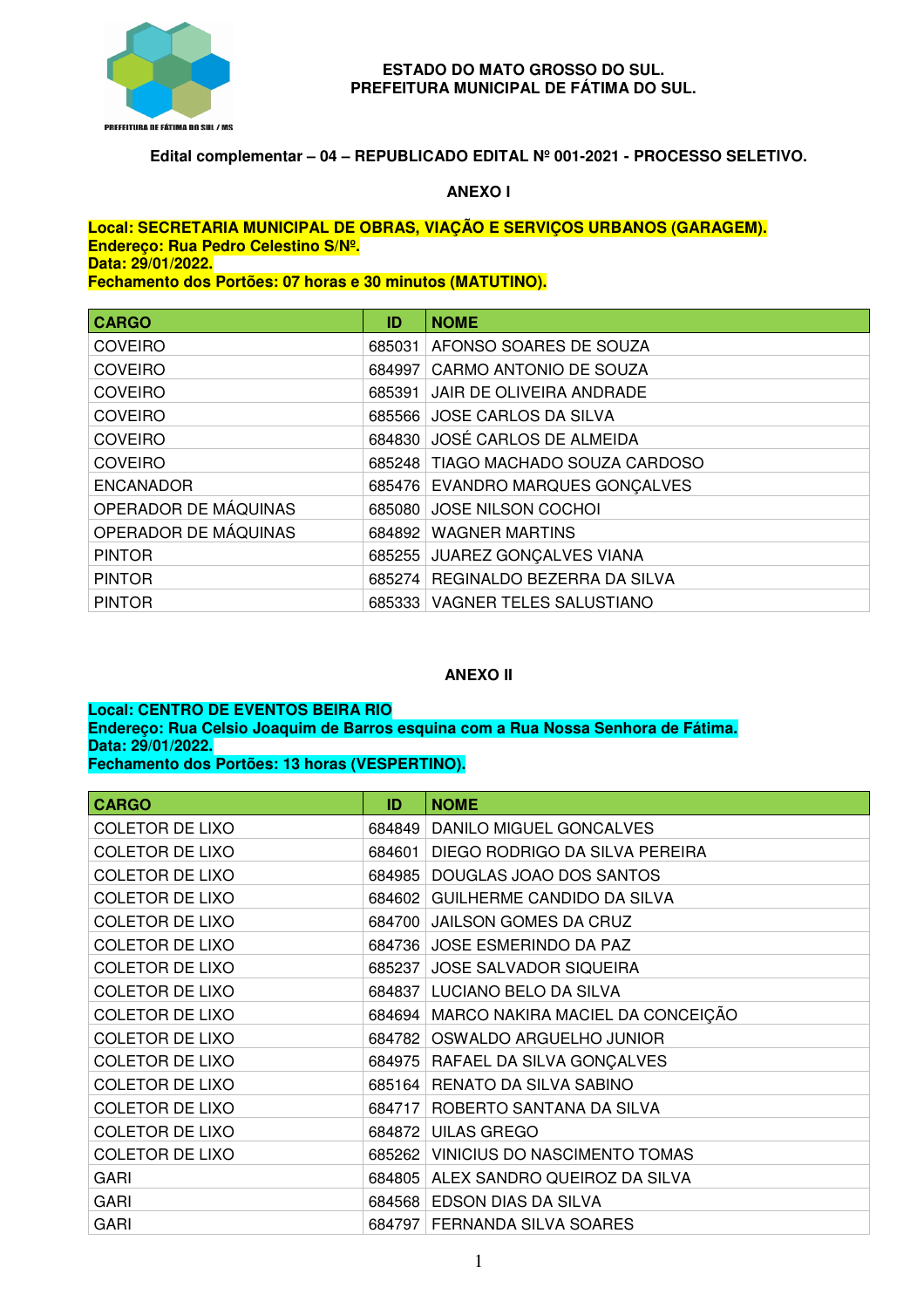

### **ESTADO DO MATO GROSSO DO SUL. PREFEITURA MUNICIPAL DE FÁTIMA DO SUL.**

# **Edital complementar – 04 – REPUBLICADO EDITAL Nº 001-2021 - PROCESSO SELETIVO.**

| <b>GARI</b>                 |        | 684839   FRANCISCO DE OLIVEIRA              |
|-----------------------------|--------|---------------------------------------------|
| <b>GARI</b>                 |        | 685114 GERALDO SOARES MACEDO                |
| <b>GARI</b>                 |        | 684683 GILMAR BRINGEL DE FREITAS            |
| <b>GARI</b>                 |        | 684549   GLAUCIA LIMA DA SILVA              |
| <b>GARI</b>                 |        | 685081   IVANIR QUEIROZ DA SILVA            |
| <b>GARI</b>                 |        | 684866 JONATHAN DOS SANTOS BARBOSA          |
| <b>GARI</b>                 |        | 684821 JOSE LEITE DE OLIVEIRA               |
| <b>GARI</b>                 |        | 685259   MARIA APARECIDA DO NASCIMENTO      |
| <b>GARI</b>                 |        | 684719   MARINEZ RODRIGUES RAMOS            |
| <b>GARI</b>                 |        | 684692 MILENE CARVALHO SANTOS               |
| <b>GARI</b>                 |        | 684696   NARCISO FRANCISCO DOS SANTOS       |
| <b>GARI</b>                 |        | 684684   TATIANA DO NASCIMENTO              |
| <b>GARI DE CULTURAMA</b>    |        | 684954 ADRIEL ROCHA DE ALMEIDA              |
| <b>GARI DE CULTURAMA</b>    |        | 685082 CICERO DE OLIVEIRA                   |
| <b>GARI DE CULTURAMA</b>    |        | 685103 DANLEI GOMES CLEMENTE                |
| <b>GARI DE CULTURAMA</b>    |        | 685083 EDIVALDO ANDRADE                     |
| <b>GARI DE CULTURAMA</b>    |        | 685183 ELISANDRA DA SILVA BARBOSA           |
| <b>GARI DE CULTURAMA</b>    |        | 684704 GILBERTO ZANDONA                     |
| <b>GARI DE CULTURAMA</b>    |        | 685294 LUZIA MARIA LINDINALVA CONCEIÇÃO     |
| TRABALHADOR BRAÇAL DISTRITO |        | 685249   APARECIDO RAFAEL MAGALHAES         |
| TRABALHADOR BRAÇAL DISTRITO |        | 685254 BENEDITO ROCHA DE FREITAS            |
| TRABALHADOR BRAÇAL DISTRITO |        | 685342 CONCEIÇÃO MEDINA CABRAL              |
| TRABALHADOR BRAÇAL DISTRITO |        | 685363 FÁTIMA DE SOUZA OLIVEIRA             |
| TRABALHADOR BRAÇAL DISTRITO |        | 685229 FRANCISCO DE ASSIS PEREIRA DA SILVA  |
| TRABALHADOR BRAÇAL DISTRITO |        | 684708   IVANI ALVES DE SOUZA DE AGUIAR     |
| TRABALHADOR BRAÇAL DISTRITO |        | 684634 JAIR COELHO DOS SANTOS               |
| TRABALHADOR BRAÇAL DISTRITO |        | 685338   MARIA DAS NEVES PEREIRA DA SILVA   |
| TRABALHADOR BRAÇAL DISTRITO |        | 685408   MARIA JOSE JACOB DIONIZIO DA SILVA |
| TRABALHADOR BRAÇAL DISTRITO |        | 685263 OZENILDO FERREIRA DA SILVA           |
| TRABALHADOR BRAÇAL DISTRITO |        | 685247 SILVANA CONCEICAO DOS SANTOS         |
| TRABALHADOR BRAÇAL DISTRITO |        | 684623 VALTENO NEVES FEITOSA                |
| TRABALHADOR BRAÇAL DISTRITO |        | 684629 WALMIR DA SILVA SANTOS               |
| TRABALHADOR BRAÇAL SEDE     |        | 684897 ADAUTO LEITE MELO                    |
| TRABALHADOR BRAÇAL SEDE     |        | 684842 AIRTON PEREIRA FARIA                 |
| TRABALHADOR BRAÇAL SEDE     |        | 684503   ANA CLAUDIA SANTOS BARBOSA         |
| TRABALHADOR BRAÇAL SEDE     |        | 684483   ANA PAULA DE OLIVEIRA              |
| TRABALHADOR BRAÇAL SEDE     |        | 684505 ANA PAULA DOS SANTOS BARBOSA         |
| TRABALHADOR BRAÇAL SEDE     |        | 684703   ANTÔNIA TORRES DA SILVA            |
| TRABALHADOR BRAÇAL SEDE     |        | 684702 ANTÔNIO VILSON DA SILVA              |
| TRABALHADOR BRAÇAL SEDE     |        | 684506 BRENDA NAZINHA VIEIRA MAGALHÃES      |
| TRABALHADOR BRAÇAL SEDE     | 685562 | <b>BRUNO AJLA MOLINA</b>                    |
| TRABALHADOR BRAÇAL SEDE     |        | 684869 CLAUDINEY DOS SANTOS                 |
| TRABALHADOR BRAÇAL SEDE     |        | 685231 CRISLAINE BARBOSA DE SÁ              |
| TRABALHADOR BRAÇAL SEDE     |        | 684504   DAIANE JUSTINO MAGALHÃES           |
| TRABALHADOR BRAÇAL SEDE     |        | 684749 EDNALDO APARECIDO CAVALCANTE         |